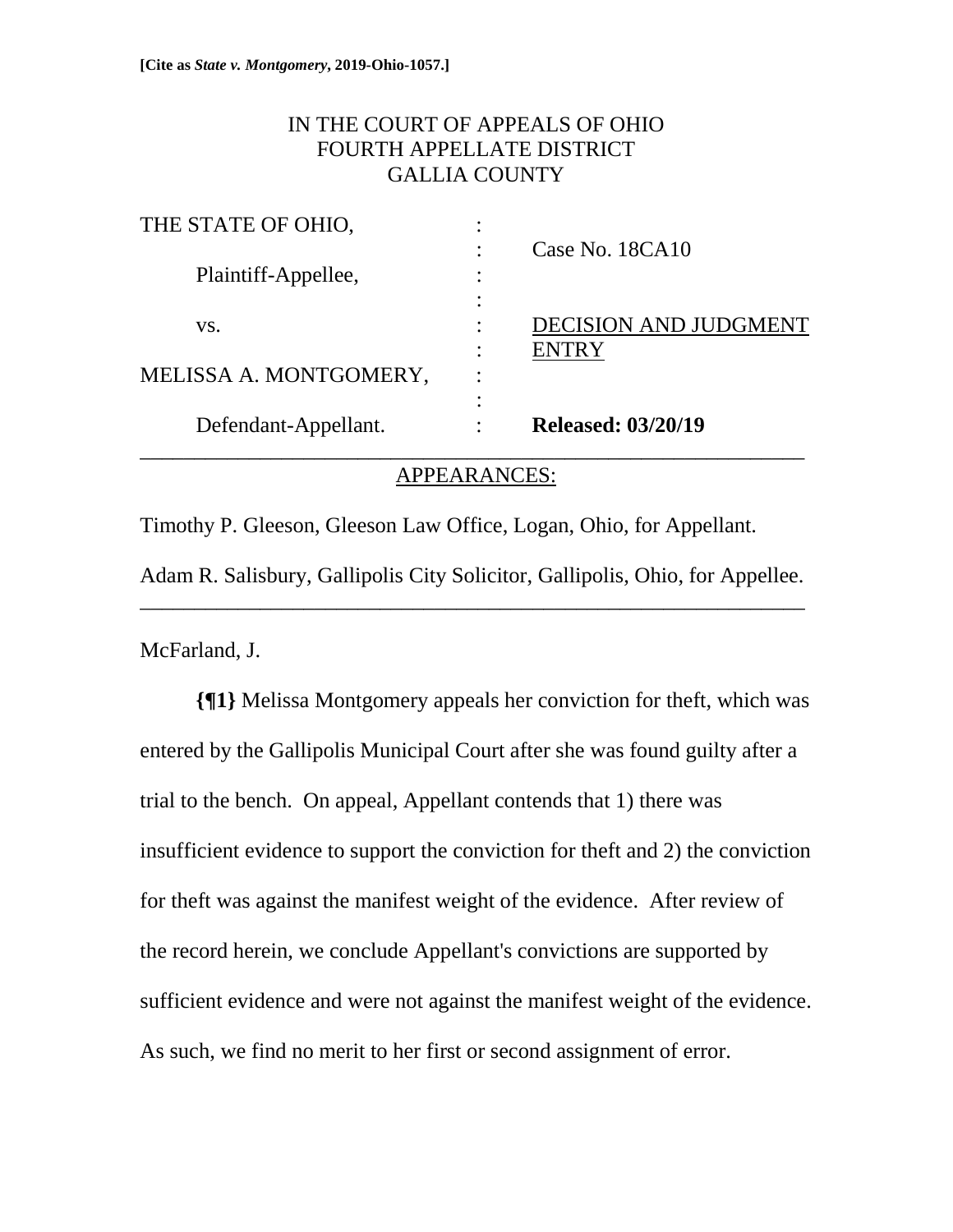Accordingly, they are both overruled and the judgment of the trial court is affirmed.

#### FACTS

**{¶2}** Appellant was charged with one count of first-degree misdemeanor theft, in violation of R.C. 2913.02(A), on February 12, 2018. The charge stemmed from an investigation related to the theft of honey and cash from a self-service honey stand owned by Frederick Burdell, II, located in Bidwell, Ohio. The theft occurred on December 28, 2017, at approximately 8:16 a.m.

**{¶3}** Appellant pleaded not guilty to the charge and the case proceeded to a bench trial on August 30, 2018. The State produced only one witness at trial, Mr. Burdell. Mr. Burdell testified that he is a bee keeper and sells honey from his farm from a refrigerator box, based upon an honor system. He testified that honey is stocked on the shelves and there is a rack in the freezer compartment with bills in it for people to make their own change. He testified that he realized a theft had occurred when he went to service the "retail self-serve stand" and all of the money was gone. He testified that as a result he watched his surveillance videos. A video of the honey stand and surrounding area dated December 28, 2017, was introduced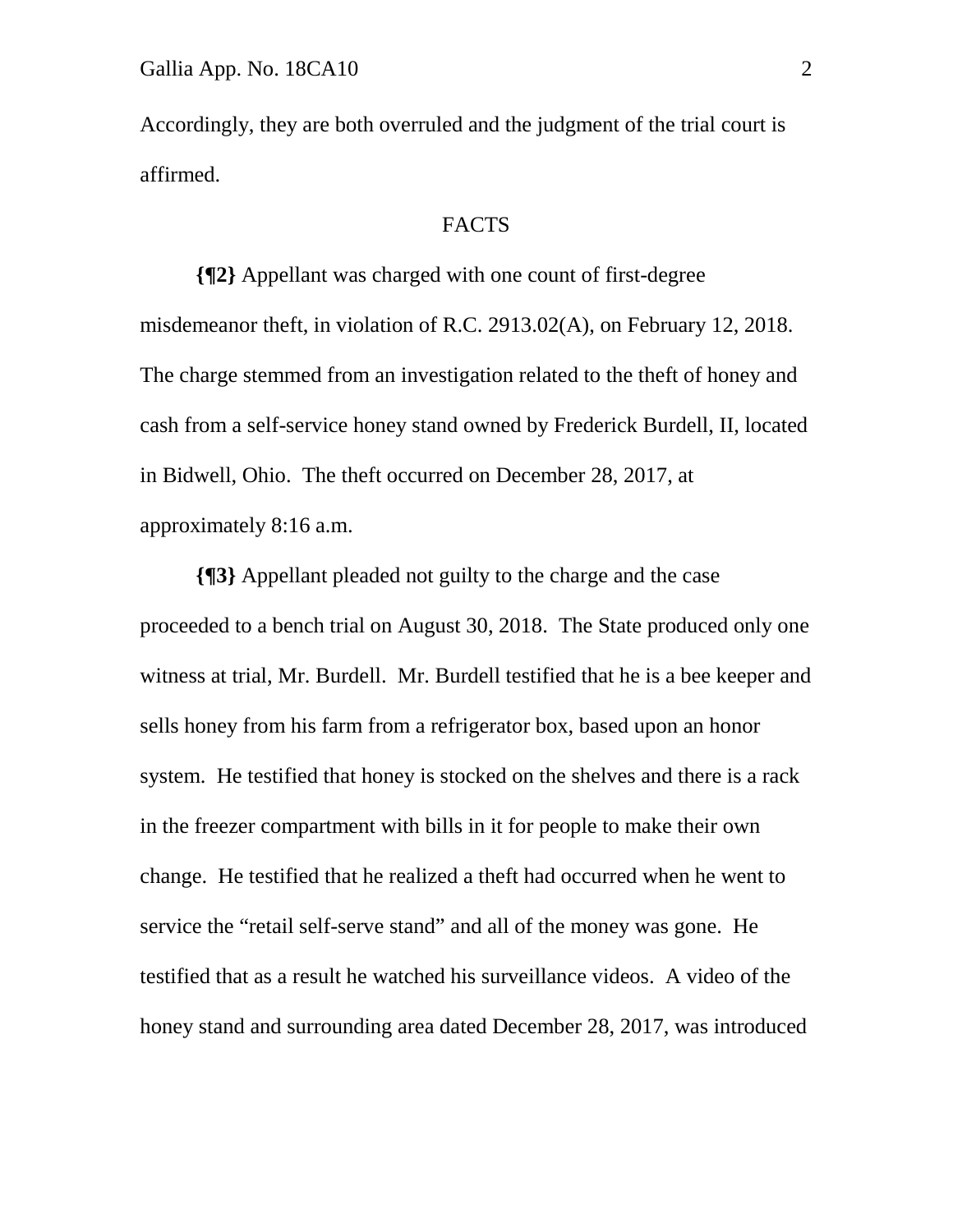#### Gallia App. No. 18CA10 3

and played during the trial. Mr. Burdell identified the video as the one obtained by him and provided to law enforcement.

**{¶4}** One part of the video shows a green Pontiac vehicle being driven down a gravel drive. The video demonstrates the vehicle coming to a stop and a passenger getting out. Another part of the video footage, which was taken from an overhead angle just above the refrigerator, shows an individual in a hooded sweatshirt, with the hood up, take two items out of the refrigerator and then remove all of the cash located in the freezer compartment. Yet another view of the video shows a frontal view of a woman as she is walking away from the refrigerator. Although her hood is up and partially obstructs her face in each video, part of her face is visible in the video. Her height, build, nose, hairline and hair color are discernable from the video.

**{¶5}** Appellant did not present any witnesses or evidence in her defense. The trial court recessed to watch the video a second time before finally rendering a guilty verdict. Appellant was then convicted of theft, as charged, and sentenced to 180 days in jail with thirty-eight days credit for time served. Appellant filed her timely appeal, setting forth two assignments of error for our review.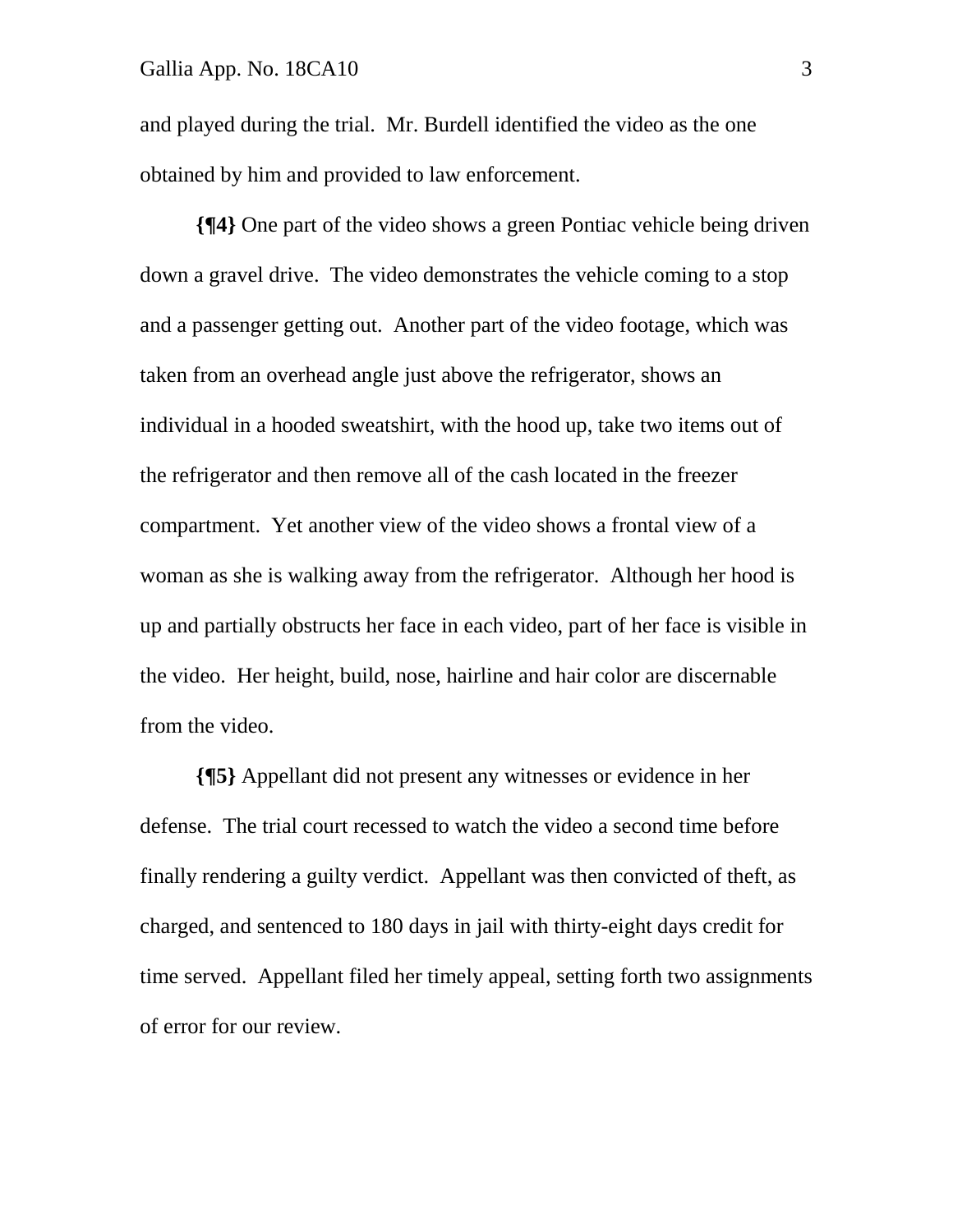#### ASSIGNMENTS OF ERROR

## "I. THERE WAS INSUFFICIENT EVIDENCE TO SUPPORT THE CONVICTION FOR THEFT.

## II. THE CONVICTION FOR THEFT WAS AGAINST THE MANIFEST WEIGHT OF THE EVIDENCE."

#### ASSIGNMENTS OF ERROR I and II

**{¶6}** For ease of analysis, we address Appellant's assignments of error in conjunction with one another. In her first assignment of error, Appellant contends that there was insufficient evidence to support her conviction for theft. In her second assignment of error, Appellant contends her conviction for theft was against the manifest weight of the evidence. Appellant's sole argument on appeal is that the State failed to prove, beyond a reasonable doubt, her identity as the perpetrator of the crime.

**{¶7}** "When a court reviews a record for sufficiency, '[t]he relevant inquiry is whether, after viewing the evidence in a light most favorable to the prosecution, any rational trier of fact could have found the essential elements of the crime proven beyond a reasonable doubt.' " *State v. Maxwell*, 139 Ohio St.3d 12, 2014-Ohio-1019, 9 N.E.3d 930, ¶ 146; quoting *State v. Jenks*, 61 Ohio St.3d 259, 574 N.E.2d 492, paragraph two of the syllabus (1991); *Jackson v. Virginia*, 443 U.S. 307, 99 S.Ct. 2781 (1979). "The court must defer to the trier of fact on questions of credibility and the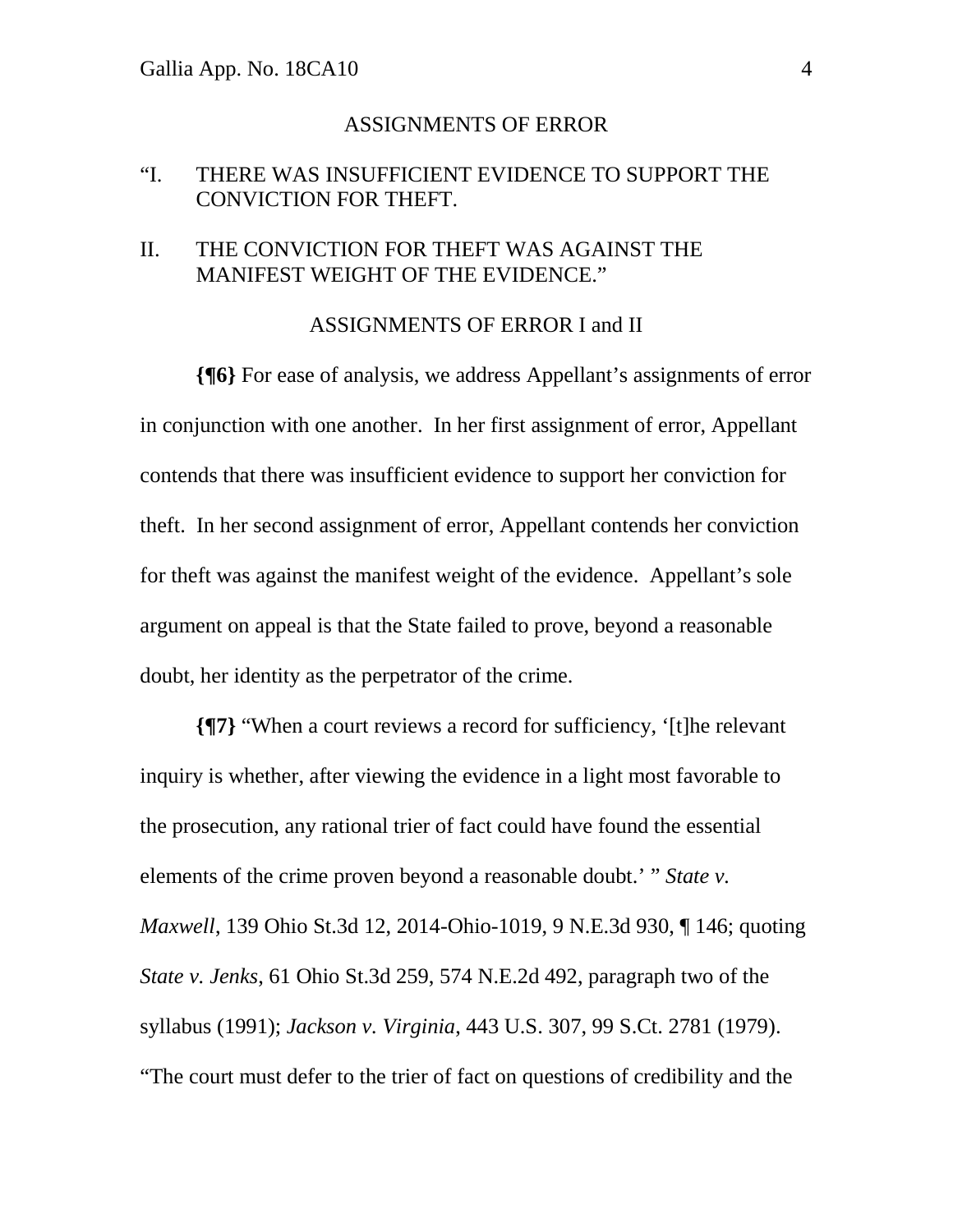weight assigned to the evidence." *State v. Dillard*, 4th Dist. Meigs No. 13CA9, 2014-Ohio-4974, ¶ 27; citing *State v. Kirkland*, 140 Ohio St.3d 73, 2014-Ohio-1966, 15 N.E.3d 818, ¶ 132.

**{¶8}** In determining whether a criminal conviction is against the manifest weight of the evidence, an appellate court must review the entire record, weigh the evidence and all reasonable inferences, consider the credibility of witnesses, and determine whether, in resolving conflicts in the evidence, the trier of fact clearly lost its way and created such a manifest miscarriage of justice that the conviction must be reversed. *State v. Thompkins*, 78 Ohio St.3d 380, 387, 678 N.E.2d 541 (1997); *State v. Hunter*, 131 Ohio St.3d 67, 2011-Ohio-6524, 960 N.E.2d 955, ¶ 119.

**{¶9}** "Although a court of appeals may determine that a judgment is sustained by sufficient evidence, that court may nevertheless conclude that the judgment is against the weight of the evidence." *Thompkins* at 387. But the weight and credibility of evidence are to be determined by the trier of fact. *Kirkland* at ¶ 132. The trier of fact is free to believe all, part, or none of the testimony of any witness, and we defer to the trier of fact on evidentiary weight and credibility issues because it is in the best position to gauge the witnesses' demeanor, gestures, and voice inflections, and to use these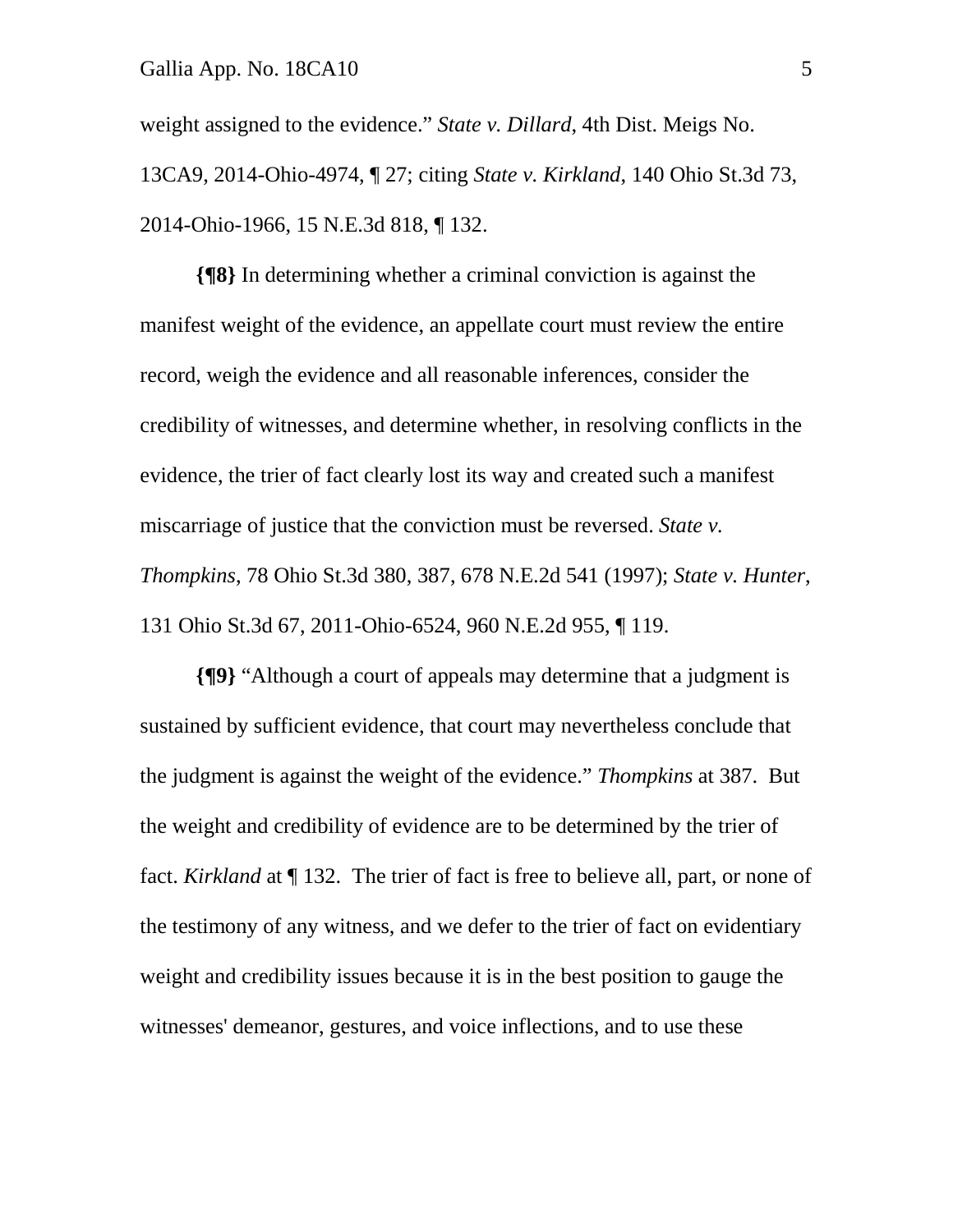observations to weigh their credibility. *Dillard* at ¶ 28; citing *State v. West*, 4th Dist. Scioto No. 12CA3507, 2014-Ohio-1941, ¶ 23.

**{¶10}** As set forth above, Appellant was charged with and convicted of one count of theft, a first-degree misdemeanor in violation of R.C. 2913.02, which provides, in pertinent part, as follows:

"(A) No person, with purpose to deprive the owner of property or services, shall knowingly obtain or exert control over either the property or services in any of the following ways:

(1) Without the consent of the owner or person authorized to give consent;

(2) Beyond the scope of the express or implied consent of the owner or person authorized to give consent;

(3) By deception;

(4) By threat;

(5) By intimidation.

(B)(1) Whoever violates this section is guilty of theft."

Appellant argues that the video surveillance footage admitted into evidence by the State did "not provide enough of a basis to convict a person of a criminal offense." Thus, Appellant essentially contends the State did not prove her identity as the perpetrator of the crimes at issue.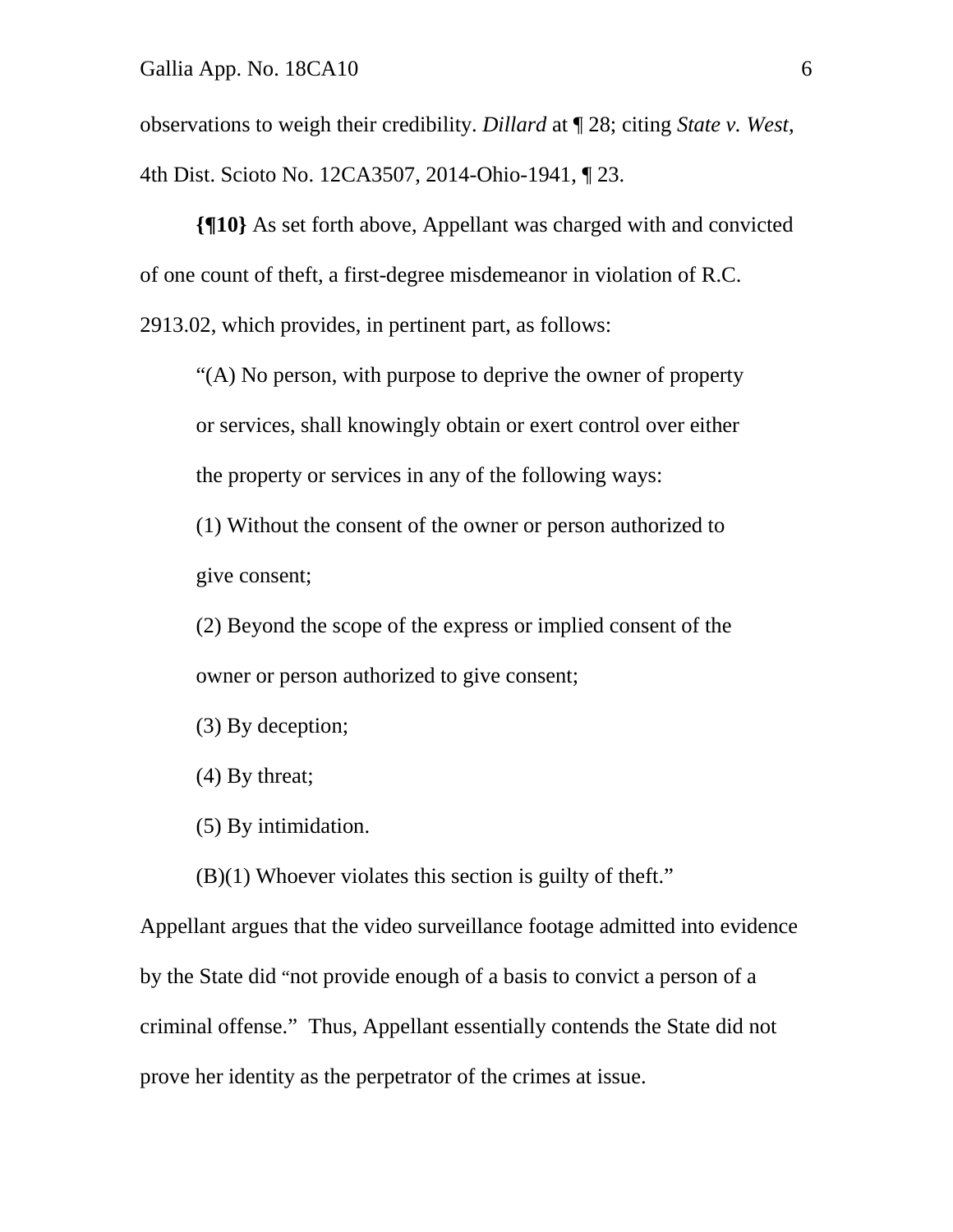**{¶11}** During its opening statement, the State indicated the evidence it intended to introduce would provide proof beyond a reasonable doubt that Appellant, on the date in question, deprived Mr. Burdell of \$30 in U.S. currency and \$20.00 worth of honey. The State represented to the trial court it would have the victim, Mr. Burdell, testify and would play a video depicting Appellant getting out of a green Pontiac vehicle on the date and time in question. And, it would further show Appellant walking to the refrigerator where the honey was kept, removing honey from the refrigerator, and then taking change Mr. Burdell leaves there for people to make change for themselves. The State also indicated that evidence would be introduced showing an individual named Forest Russell, II, was the driver of the green Pontiac vehicle appearing in the video. Mr. Russell would also indicate that Appellant was the passenger and the person in the video that went up to the honey farm on the morning in question.

**{¶12}** However, the only evidence introduced by the State at trial was the testimony of Mr. Burdell, and a copy of the video footage from Mr. Burdell's surveillance cameras. The initial complaint filed in this matter included a "Factual Statement" stating as follows:

"Forrest Russell II stated that he drove Melissa Montgomery to the Honey farm on Bandy Rd. to purchase Honey and she got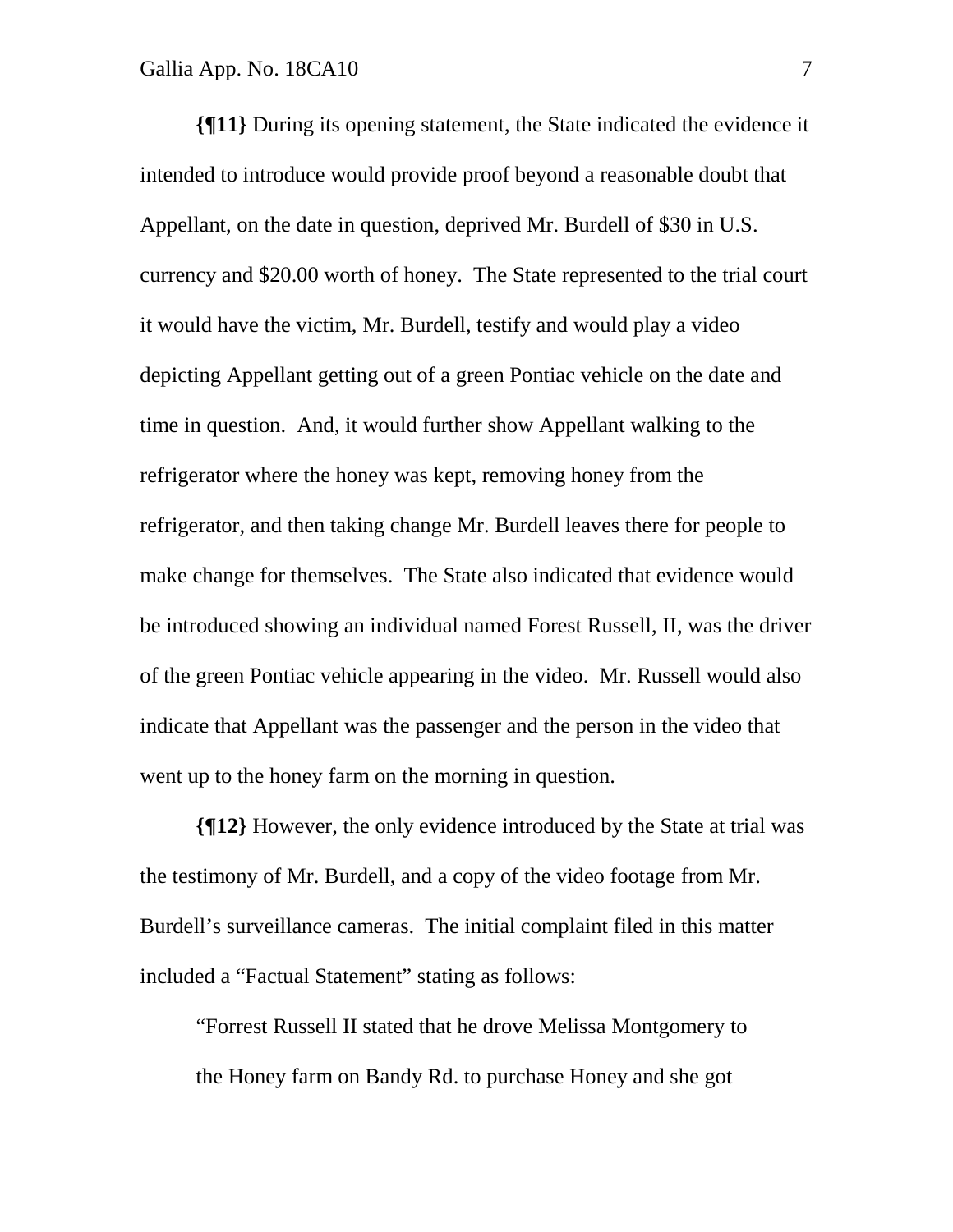out of the car and went to purchase honey and then returned to the car with Honey. Forrest stated that he did not know anything about the theft he believed she had paid for the Honey. Forrest stated that Melissa gave him some of the Honey which he provided as evidence."

This factual statement was part of the complaint, which was signed by a deputy and sworn by a Gallipolis Municipal Court clerk. However, Mr. Russell did not testify at trial, nor did the deputy to which Mr. Russell allegedly made the statement.

**{¶13}** Nonetheless, the video that was played at trial included additional views from closer vantage points to the honey refrigerator. One view provides an overhead view in which the perpetrator's face can be partially seen as she approaches the refrigerator, opens it, removes two containers of honey, and then completely empties the cash compartment located in the freezer. The other view provides footage of the perpetrator as she turns around and leaves the refrigerator, honey and cash in hand. That view provides a fairly close-up angle of the entire front of the perpetrator's body, head to toe. Although a portion of her face is blocked by the hood on her sweatshirt, part of her face is visible.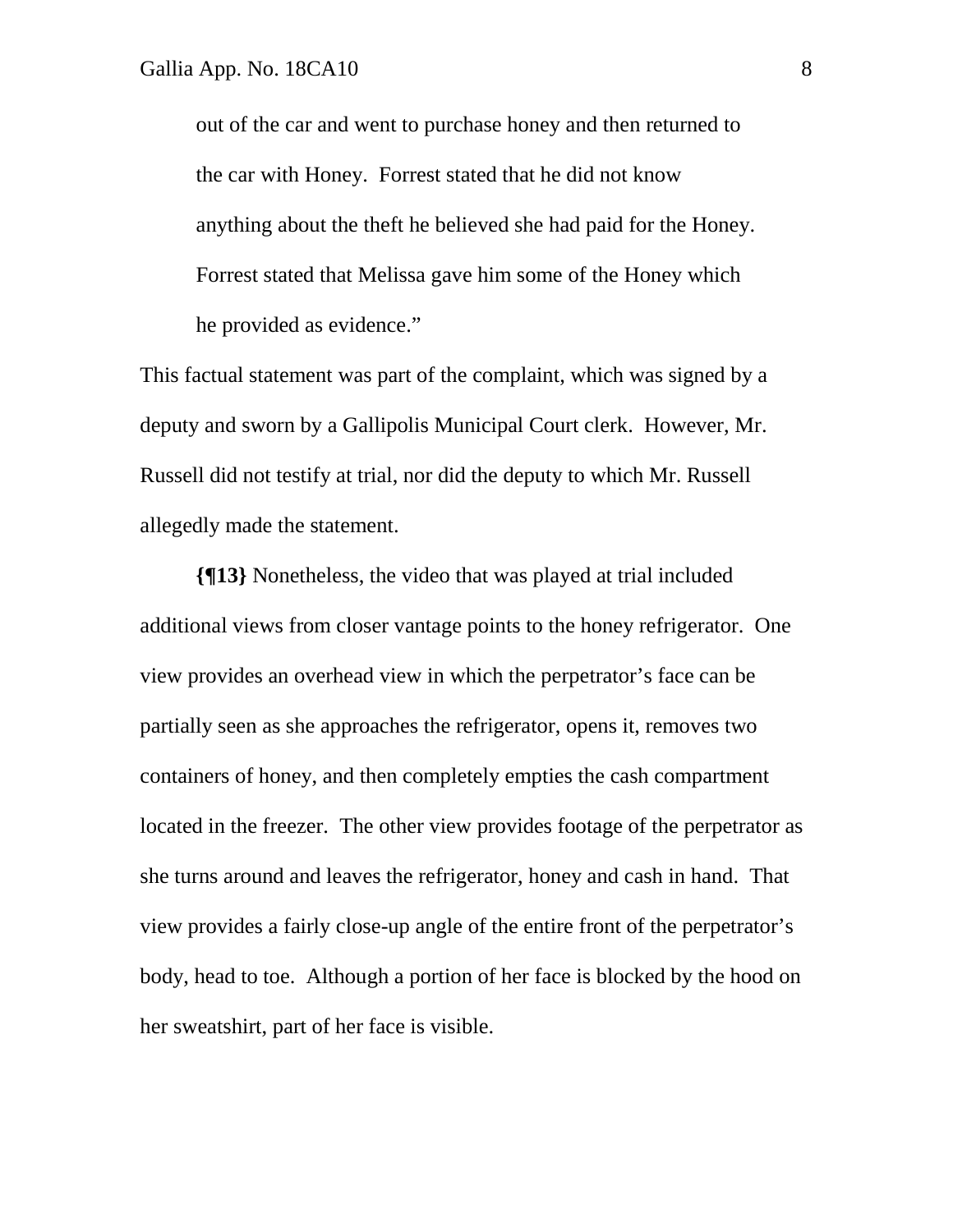**{¶14}** The trial transcript indicates the video was played for the trial court during the trial. The transcript also indicates the trial court recessed to view the video a second time before issuing its decision. Although the video does not provide full facial views of the perpetrator, we believe the trial court was in the best position to weigh the evidence before it, and to compare the resemblance between the images in the video with Appellant, as she sat in the courtroom. The trial court obviously concluded Appellant was the person shown on the video and thus, the perpetrator of the crime. We cannot conclude, based upon the record before us, that the trial court, as finder of fact, clearly lost its way or created a manifest miscarriage of justice requiring reversal.

**{¶15}** Further, as to the value of the stolen honey and cash, Mr. Burdell testified at trial that the total value of the two honey items taken out of the refrigerator was \$20.00. He also testified that money was missing, which he estimated to be as much as \$50.00, but he could not state the amount with certainty. The trial court ultimately ordered \$20.00 in restitution, apparently awarding the value of the honey, but not awarding restitution for the estimated cash that was taken. Further, there is no argument on appeal regarding the restitution that was ordered.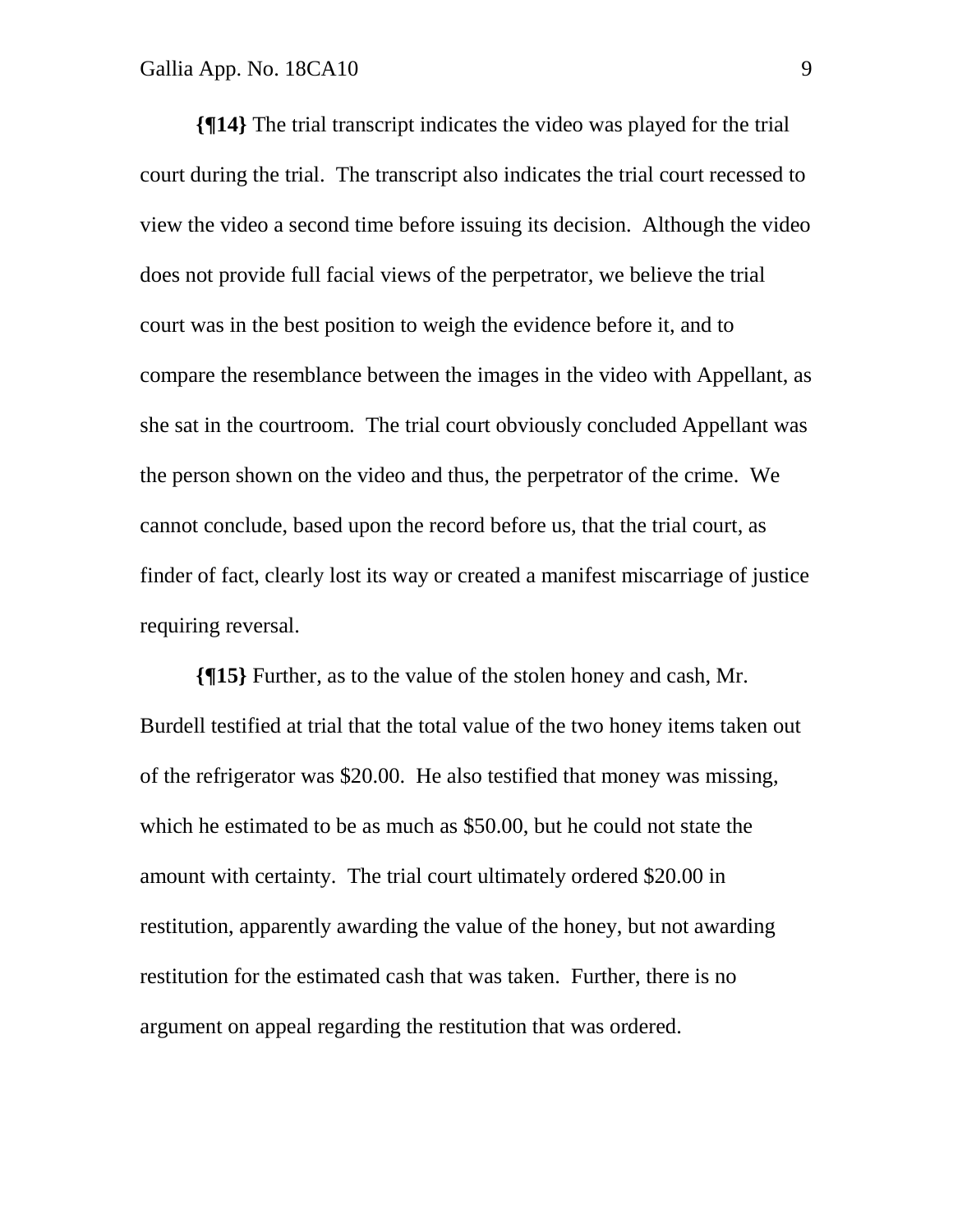**{¶16}** In light of the foregoing, we cannot conclude that Appellant's conviction for theft was against the manifest weight of the evidence. Moreover, "[w]hen an appellate court concludes that the weight of the evidence supports a defendant's conviction, this conclusion necessarily also includes a finding that sufficient evidence supports the conviction." *State v. Adkins*, 4th Dist. Lawrence No. 13CA17, 2014-Ohio-3389, ¶ 27. Having already determined that Appellant's conviction was not against the manifest weight of the evidence, we necessarily reject Appellant's additional claim that her conviction was not supported by sufficient evidence. Thus, we reject both the manifest weight and sufficiency portions of Appellant's argument and overrule Appellant's first and second assignments of error.

**{¶17}** Having found no merit to the assignments of error raised by Appellant, the judgment of the trial court is affirmed.

#### **JUDGMENT AFFIRMED.**